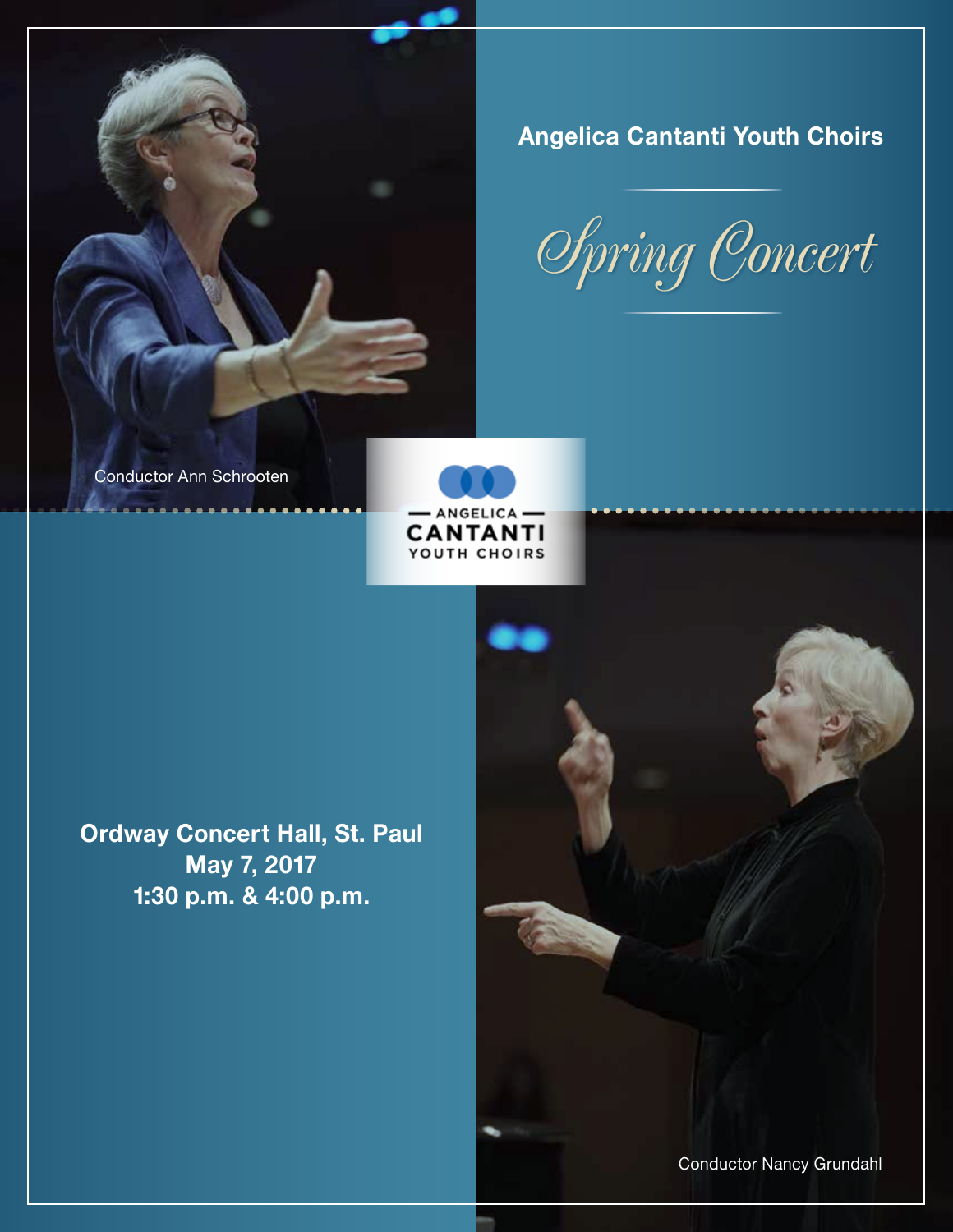# **WELCOME!**

Welcome to the beautiful Ordway Concert Hall and thank you for supporting our singers and our choir program! We are excited to celebrate Angelica's 36th Season and also recognize 3 special people that have made an enormous impact on our choir organization and our singers. Nancy Grundahl is retiring from conducting our Concert Choir after 25 years, Ann Schrooten is saying farewell to Cantabile after 11 years as conductor as she takes on a new position at Holy Trinity Lutheran Church in Minneapolis, and Sandra Enstrom is retiring after accompanying our Concert Choir for 28 years. Together they represent 64 seasons of excellence in music making for hundreds of youth in our community. We will profoundly miss them!



Nancy Grundahl has been my dear friend and artistic colleague for many years. Besides directing the Angelica Concert Choir, Nancy has also conducted honor choirs throughout the upper Midwest and has been active as an adjudicator, clinician, soloist, and guest conductor around the USA. Her exploration of vocal techniques for beautiful singing is a focus of her teaching and conducting. Nancy is gracious and humble. She is accessible to everyone – children, youth, and adults of all ages. She treats everyone with respect and love. The depth of Nancy's knowledge of music of all kinds and from all time periods and cultures is

unique. She finds wonderful music for the Concert Choir, and the mass Angelica choirs to sing. If she can't find just the "right" music, she will arrange a composition or compose her own music, often also writing the words. The Angelica Music Library has a wealth of music arranged or composed by Nancy.

Ann Schrooten was raised in a musical family and learned early in life to love to sing and to harmonize by ear. She became fascinated by the human voice: its physical make-up, its potential to communicate ideas and its power to transform spirits. Ann is creative and passionate about children, music, and life! As a professional singer, she has led her Cantabile singers with expertise, teaching them to sing beautifully and well. Her open, warm personality, her creativity, and her sense of humor have led her singers to an appreciation and love for music–and for life– that will stay with them forever. Ann has told me that she believes singing gives singers the opportunity to experience the power of music to communicate, heal, break through barriers, create community, and transport the soul!



Sandy Enstrom has been playing the piano and the organ, and accompanying choirs for most of her life. She joined the Angelica staff 28 years ago as an accompanist, supporting the Concert Choir with her fine piano and musical skills. She has joyfully stepped in to accompany other Angelica choirs when needed. Sandy is an exceptional accompanist, anticipating a conductor's every move, instantly "being there" to play pitches, to help singers with floundering parts, and to give musical and emotional support to directors and singers. When I think of Sandy, some qualities come right to mind: her dry sense of humor, her dependability,

Nancy is ever curious, always thinking about how children learn and how to creatively teach them vocal concepts. She has designed many wonderful, fun, and educational exercises for all of our singers. But Nancy goes beyond the notes. She knows that music has the capacity to impact young singers in a variety of profound, life-enriching and life-changing ways. She knows that students who sing are diving deeply into higher order thinking skills. They are not just training their minds and bodies, but also their hearts. Singing helps them to discover their universal connection to the world. I have heard Nancy say, *"The act of singing is one of the best things a person can do.....to calm, heal, uplift, inspire, motivate, and learn. In our busy schedules, singing can give us that time in the day when all worries and anxieties can be set aside, and the act of creating beauty can give us strength and purpose. It FEELS good to sing! We don't compete with one another, but work in communion with one another AND ourselves for a higher good."*



her deep understanding of the mission and vision of Angelica Cantanti, and her belief in the power of making music. BRAVO and THANK YOU, Sandy!!!!

The artistic and administrative staff of Angelica Cantanti Youth Choirs have always consisted of people of talent, creativity, integrity, commitment, and vision. They understand the life changing power of music. They are models for the singers with whom they work – gracious, humble people who truly care about each singer. On their Angelica journey, Angelica singers learn to sing beautifully, and they learn skills to help them in life - discipline, hard work, commitment, communication, teamwork, respect. They learn that singing brings them beauty, understanding, joy, laughter, love, and peace. They learn that singing gives them intimate, intense encounters with people of all ages and cultures. I am grateful to have been a conductor in this organization for 25 years, and I know I speak for Nancy, Ann, and Sandy when I say that we are honored to have had the opportunity to build a musical relationship with your children and be a part of their Angelica journey.

Thank you parents and friends of Angelica for continuing to support this great organization that does so much to positively impact our young people and our community. Enjoy the concert!

- Rita Docter



Conductor and Artistic Coordinator of Angelica for over 25 years. She retired in 2011.

This performance is made possible in part by the John S. and James L. Knight Foundation.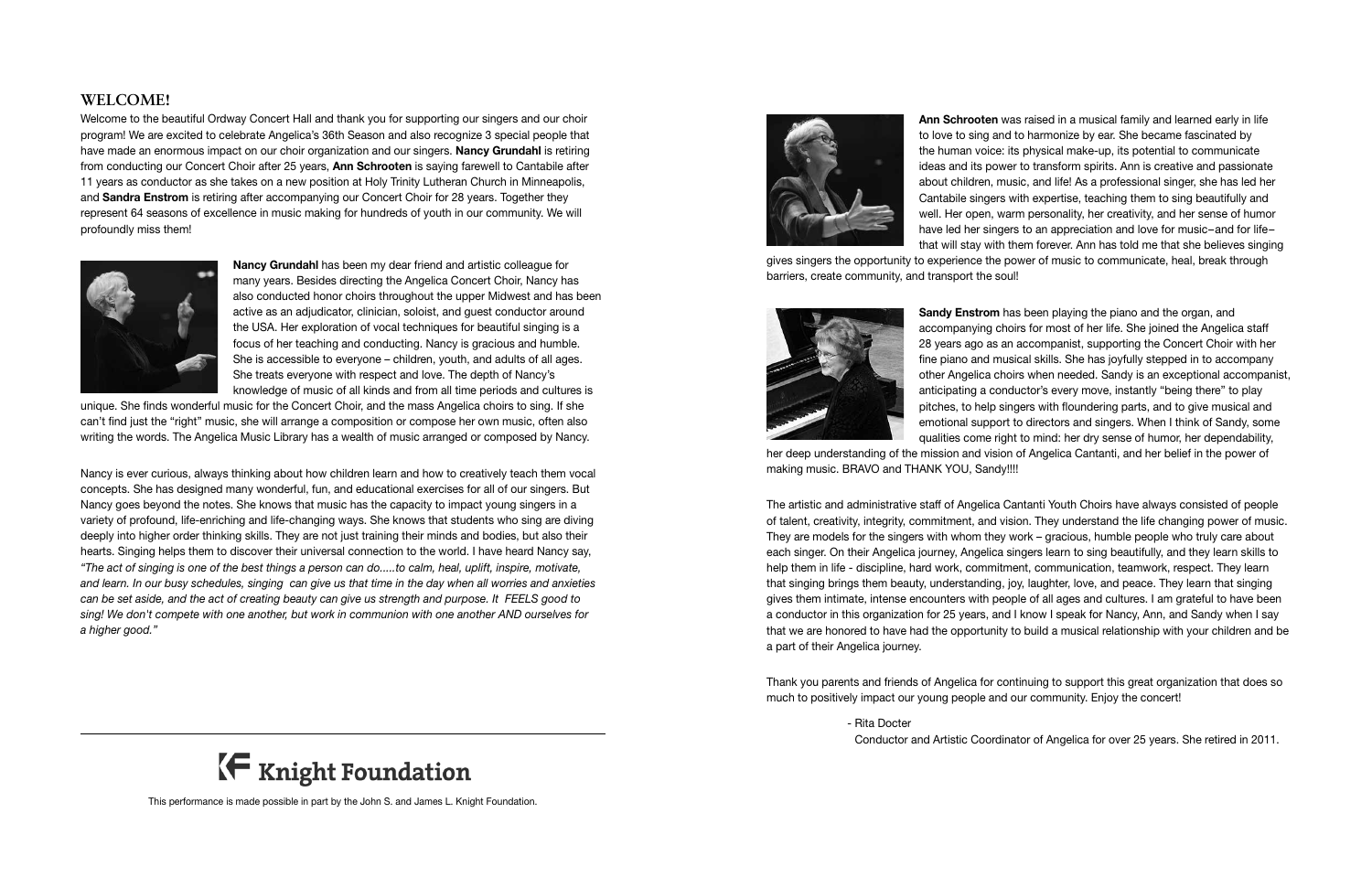*Hey, oh girl! And watch the girls go to the cold waters and streams with their decorated pitchers.*

Lullaby ....................................................................................................................................... Daniel Elder Ngana ..................................................................................................................................... Stephen Leek

 *(No applause between selections) "Ngana" is an indigenous Australian word meaning shark, "Lina" is a word for water, "Mangana" is a word for fish, and "Yah" is a welcome greeting.*

Ukuthula ........................................................................ Traditional Zulu Gospel, arr. Andre van der Merwe Soloist: Ingrid Koester

## *In this sinful world. Through the blood of Jesus: We find peace! We are saved! We are filled with gratitude! We will conquer! We are consoled! We find peace!*

# **CANTANTI SINGERS**

Unclouded Day from Heavenly Home ............................................. Rev. J.K. Alwood, arr. Shawn Kirchner Õhtul ................................................................ Words by Ernst Enno (1875-1934), Music by Part Uusberg Duet: Sasha Tomasevich, Austin Kellogg

 *Evening The little bird grows silent. As the wind blows. The small flower falls asleep Caressed by the dew. Twilight blushes. As she kisses the night. The forest trees sleep In memory and silence. They are wistful For my song, Now a silent memory As it paddles far away.* Where Your Bare Foot Walks .......................................................... Words by Rumi, Music by David Childs Rejoice! .................................................................................................................................... Jeffrey Ames

| Words by Rumi, Music by David Childs |
|--------------------------------------|
|                                      |
| Soloists: Callie Koleske, Cal Nasset |

# **CON BRIO CHOIR**

| <b>Heaven and Earth</b>                    |           |
|--------------------------------------------|-----------|
| All things shall perish from under the sky |           |
| Music alone shall live, never to die       |           |
|                                            |           |
| l saw a sandpiper                          |           |
| South on the shore.                        |           |
| A golden plover sings on the moor:         |           |
| Bí, bí, bí, bí,                            |           |
| Now spring is here.                        |           |
| Fairest Ladv                               | Nick Page |

| <b>Barn</b> L | WIC:N |
|---------------|-------|

# **CANTABILE CHOIR**

| The Happy Wanderer  Friedrich Möller & Antonia Ridge, arr. Walter Ehret & Victor Lamont |
|-----------------------------------------------------------------------------------------|
|                                                                                         |
|                                                                                         |
|                                                                                         |

# **CONCERT CHOIR**

|                                                                                                                                                                                                     | Irish Dancers: Emma Sellner and Clare Koll   |
|-----------------------------------------------------------------------------------------------------------------------------------------------------------------------------------------------------|----------------------------------------------|
| Count singing is a choral rehearsal technique that involves singing the correct pitches, but on the<br>numbers of beats in the measure. This song is written as a fun example of how to count sing. |                                              |
|                                                                                                                                                                                                     | Soloists: Ellen Whalen and Siri Anderson     |
| Hold my hand, Lord, and lead me according to thy ways.<br>Oh, Father, Yaweh, Lead me according to thy ways.                                                                                         |                                              |
| La Vocabulario di Musica (The Vocabulary of Music)  Gounod, Puccini, Mozart, Verdi,                                                                                                                 | Delibes, Bizet, Rossini, arr. Nancy Grundahl |
| Italian musical terminology provides the text for this operatic romp which describes the musical<br>details of each aria.                                                                           |                                              |

# **TREBLE SINGERS**

Sto Mi E Milo ............................................................ Traditional song from Macedonia, arr. Daniel Hughes

 *Oh mother, do you know! What would be nice and dear? To have a shop in Struga, Where I could sit on the door perch.*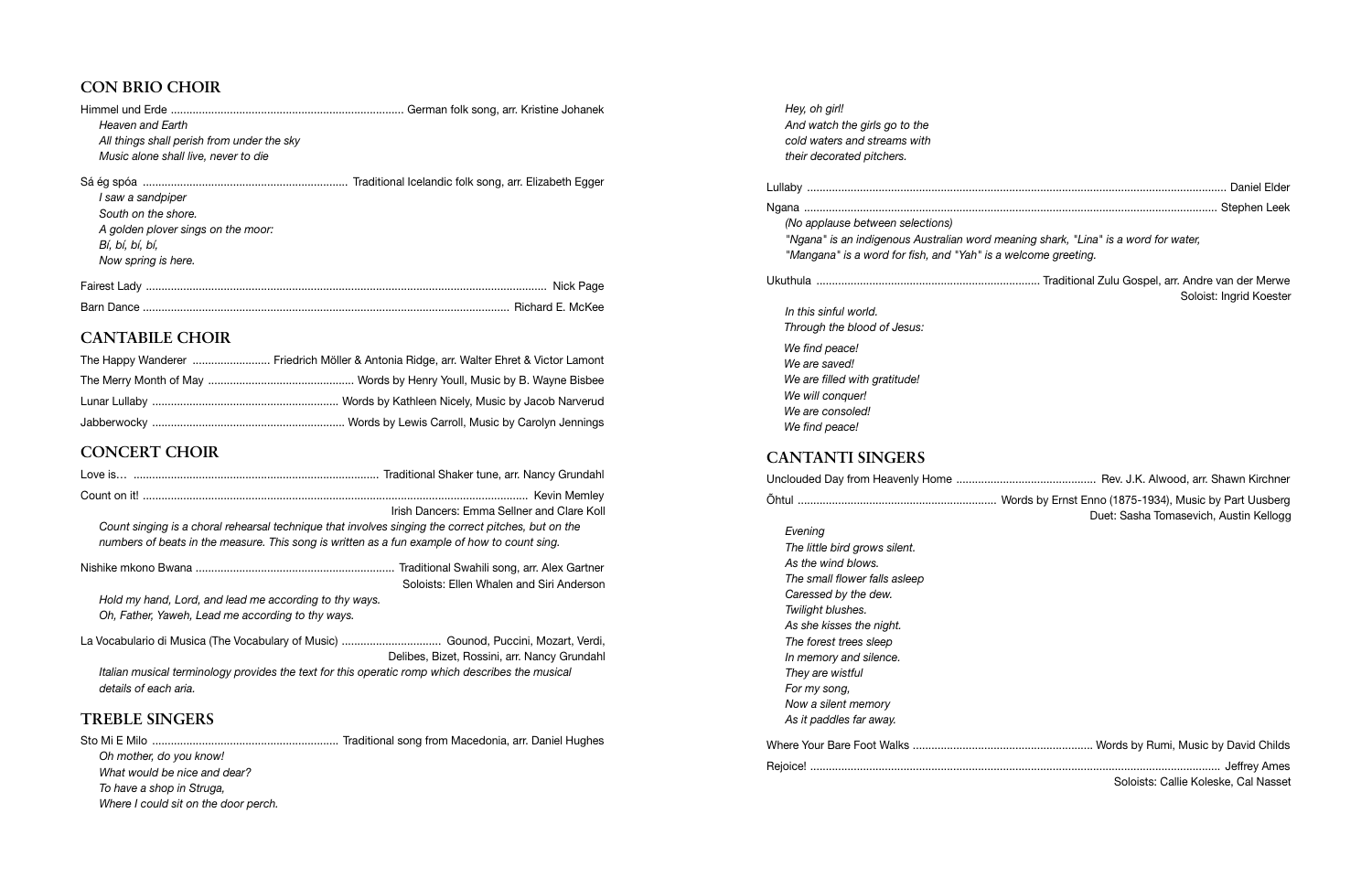# **ANGELICA CANTANTI YOUTH CHOIRS**

CON BRIO CHOIR (2nd-4th grade)

Elizabeth Egger, Conductor & Jane Horn, Accompanist Jessie Pfeifer and Kelley Quinlan-Kittleson, Choir Coordinators

| Annalise Atkinson    | Mick Kittleson         | Elsa Oman              | Anika Solberg           |
|----------------------|------------------------|------------------------|-------------------------|
| Sophia Bietz         | Rory Kittleson         | <b>Frances Patton</b>  | Jacqueline Steska       |
| Lena Christianson    | Vivian Krocheski-Meyer | Philesha Pfeifer       | Holleigh Stockton       |
| <b>Mabel Collins</b> | Maura McGuire          | Lane Powers            | <b>Andrew Struck</b>    |
| <b>Hazel Collins</b> | Frankie Meany          | Galen Prahl            | Omera Syed Asif         |
| Audrey Corcoran      | Michael Meany          | Mia Prahl              | Lauren Tan              |
| Ramona Duffy         | <b>Elliott Miller</b>  | Tessa Ryan             | Sophia Trobec           |
| Kendall Elmquist     | Payten Miller-Zarambo  | <b>Emily Schroeter</b> | Emma Williams           |
| Chloe Fider          | Ella Moore             | Elpiniki Shipp         | James Williams          |
| Mallory Herron       | Shelby Nelson          | Mirabel Sinykin        | <b>Brielle Wineberg</b> |
| Elizabeth Hersey     | Lily Okell             | Cadence Snyder         | Maya Zhaivoronok        |

Jacqueline Steskal Holleigh Stockton Maya Zhaivoronok

#### CANTABILE CHOIR (4nd-6th grade)

Ann Schrooten, Conductor & Jeffrey Patry, Accompanist Sandy Winegarden, Choir Coordinator

| Tali Baldzicki        | Erin Johnson        |
|-----------------------|---------------------|
| Maggie Banks          | Melina Kannankutty  |
| Victoria Biggs        | Clare Kistler       |
| Greta Caliri          | Noah Kovic          |
| Joseph Chen           | Sonja Kovic         |
| <b>Avery Cracauer</b> | Miriam Krocheski-   |
| Zoey Edeburn          | Mever               |
| Lauren Fisma          | Benjamin Larkin     |
| Hannah Frauenshuh     | Dylan Magnuson      |
| Noah Getnick          | Liz Marston         |
| Kari Hargreaves       | Kseniya Medvedovski |
| Cade Hatlestad        | Snezhanna           |
| Maya Holzman          | Medvedovski         |
| Felicity Jensen       | Adrian Musta        |

Sarah Piper Thomas Pollack Elaine Reise Sophia Repice Beatrice Ruble Jade Russell Madigan Ryan Esmee Schneider Franklin Sellner Kara Simmons Gabrielle Stockton Amelia Stoebe Carolyn Stuber Kirsten Stuber

d with warmth in your home.<br>d with love in your heart,<br>essed with peace, with peace in your soul,<br>essed with joy,<br>sesed with joy,<br>isc, now and forever more.<br>ore.<br>singers will meet family at the Stage Door.<br>dismissal announ May you be blessed with warmth in your home. May you be blessed with love in your heart, And may you be blessed with peace, with peace in your soul, And may you be blessed with joy, And may you be blessed with joy in your life, And music, and music, now and forever more. Now and forever more.

Maria Sullivan Josephine Swanson Lauren Talbott Kailey Tan Mary Taraboi-Brown Hogan Vaupel Savanna Welters Belle Weng Catherine Williams Jonah Wills Samantha Wilson Kieran Winegarden Peyton Winegarden

### CONCERT CHOIR (6th-9th grade)

Nancy Grundahl, Conductor & Sandra Enstrom, Accompanist Martha Anderson and Joel Nasset, Choir Coordinators

| Hannah Alderman     | <b>Isabella Collins</b> |
|---------------------|-------------------------|
| Noah Anderson       | DJ Coughlan             |
| Siri Anderson       | Olivia Coughlan         |
| Chloe Barbour       | Ella Doyle              |
| Karina Bary         | Mattias Dyrud           |
| Anabel Berger       | Alicia Fransen          |
| Anna Carufel        | Michaela Goetz          |
| Aubrianna Churchill | Ella Graff              |
| Colleen Coleman     | Katie Hatton            |

Nicholas Hatton Libby Heitzmann Clare Koll Sophie Nasset Marinus Nordstrom Marjanne O'Hara-David Abbey Pearson Becky Perkins Olivia Rhodes

Olivia Rukstele Emma Sellner Lauren Trygstad Grace Urban Molly Vance Faith Vickers Ellen Whalen Hannah Wilkins Caroline Yue Naomi Yue

# **COMBINED CHOIRS OF ANGELICA CANTANTI**

Sing ................................................................ Andrew Lloyd Webber & Gary Barlow, arr. Nancy Grundahl

## WORDS OF THANKS

After the concert, a freewill offering will be collected as you exit the concert hall. Please look for ushers with baskets. Thank you.

May You Be Blessed .......................................................................................................... Nancy Grundahl

AUDIENCE NOTE: All singers will meet family at the Stage Door. Please wait for special dismissal announcements at the end of the concert.

Freewill Offering — Please consider giving a donation to help us with the expenses for this concert. Ushers will have collection baskets at the doors at you exit. You can also visit our website and donate by Paypal http://www.angelicacantanti.org/donate or send a donation to: Angelica Cantanti Youth Choirs, 1800 W. Old Shakopee Road, Bloomington, MN 55431. Thank you!

Angelica Cantanti Youth Choirs Executive Director – Audrey Riddle 1800 W. Old Shakopee Road Choir Manager – Andrea Dittmer Bloomington, MN 55431 Accountant – Holley Thompson angelicayouthchoirs@gmail.com www.angelicacantanti.org 952-563-8572

# **ANGELICA CANTANTI BOARD OF DIRECTORS**

Alice Anderson, Secretary Jennifer Flaten Nicole Clarke Pat Coleman

Bill Flatley Renee Hammes

Jane Kalal Jamie Ohrt, Alumni Representative

Stephanie Sunnarborg Rebecca Waller, Chair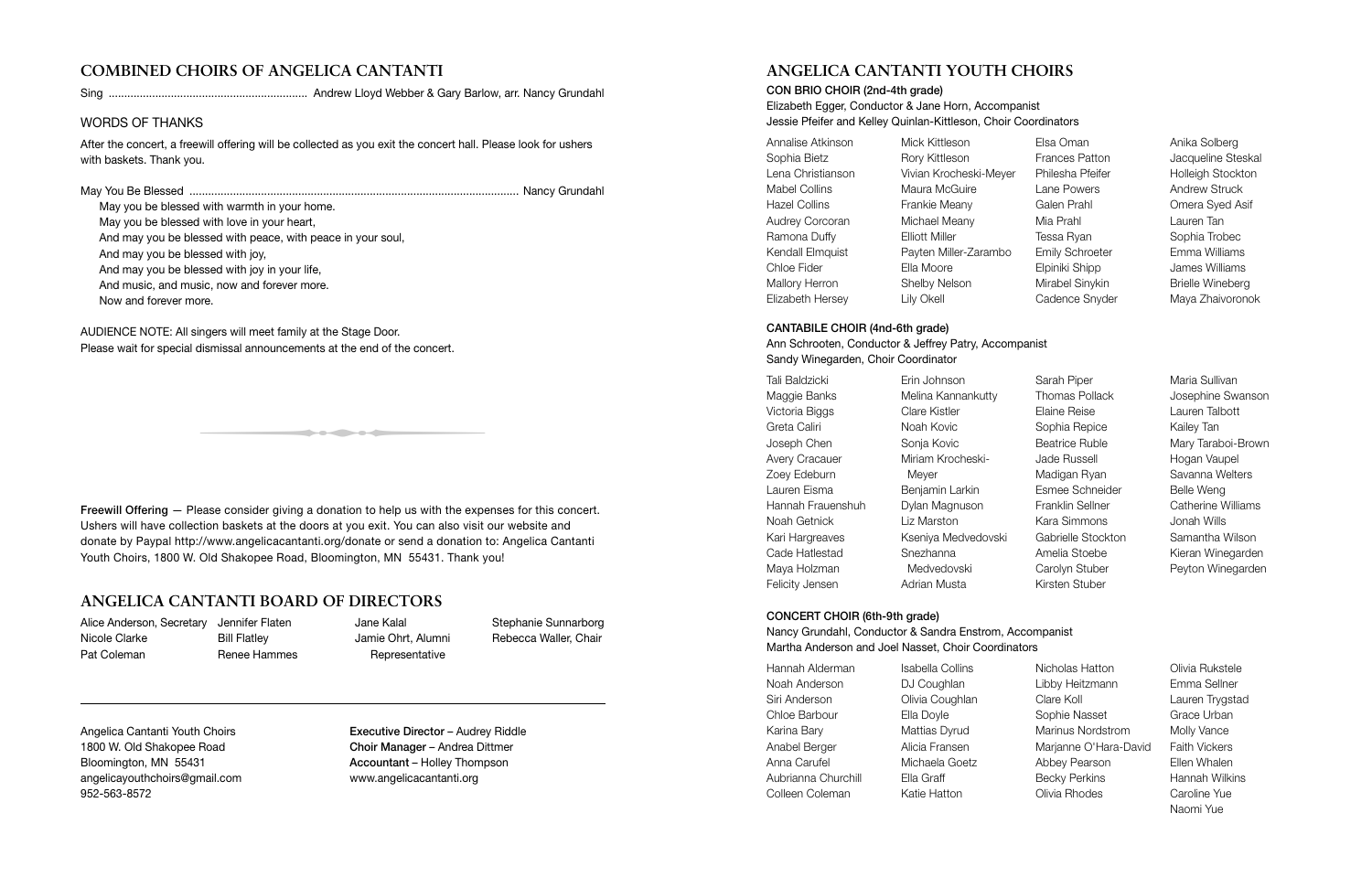## **SALUTING OUR SENIORS**

Angelica Cantanti would like to thank our seniors for their contributions as musicians and leaders during their years of participation. Congratulations to these seniors who have balanced Angelica Cantanti with their studies and numerous other activities.

Simon Avenson (3 years) I will be going to college in the fall. My favorite Angelica memory was singing "Send Me on My Way" at Orchestra Hall 3 years ago.

Eli Aronson (3 years) I will be studying for a Bachelor of Music degree in Vocal Performance, and I will be singing on a vocal scholarship. My favorite Angelica memory was touring in Chicago my first year. It was an incredible experience to sing in a mass choir at Chicago Symphony Hall, and it was a wonderful time making music with my friends and Mr. Brown.

Claire Becker (11 years) I will be going to UND in the Aviation program. When I was in Prep Choir my favorite thing was walking into rehearsal to find my small pile of magic memory pills. They really worked if I've remembered that for this long!

**Jameson Bernhagen** (2 years) I will be studying Technical Theater at Mankato.

**Joshua Borkon** (2 years) I will be attending the University of Wisconsin Madison. Snowdays this year was one of my favorite memories as I realized how much this choir means to me and how music has the ability to change our lives for the better.

Samantha Bryant (11 years) I will be going to college for Marine Biology in the fall and singing on a vocal scholarship. Being in choir means having a place I can go and help others learn to love their voices just like how I've learned to love mine.

Luvia Burleigh (1 year) I will be attending Luther College and I will be singing in the choir. My favorite Angelica memory was one of the very first rehearsals, when I was greeted by fellow choristers who wanted to know more about me and also share why they love singing. Being in this choir has been an outstanding experience because everyone is passionate about singing.

Amy Crawford (10 years) I will be studying Biology and Music at Gustavus Adolphus College, and I will be singing on a vocal scholarship. Singing in Angelica Cantanti has been an incredible experience that has changed my life for the better. It fostered a love of music and singing that I will be able to take with me for the rest of my life.

John Hedberg (4 years) I will be entering the Honors College at Purdue University. Singing has always been a way to help me de-stress and recharge after a week at school. Angelica has allowed me to have fun singing with genuine, motivated, and caring people, and every week I look forward to the time we spend on together. Without the great directors, music, and friends I have in Angelica, getting through high school would have been really hard. Thanks to Mr. Brown, Kate, and Jonathan for your dedication and support, and for the encouragement you give every singer to push themselves to grow and to always give their best at everything they do.

Alex Hymanson (1 year) I will be going to University of Wisconsin Madison next year and studying biology to become a physician's assistant. My favorite Angelica memory is the trip that we took to Duluth earlier this year.

Jocelyn Jaimez (11 years) I will be attending Gustavus Adolphus College pursuing a Music Education degree, and singing on a vocal scholarship. My favorite Angelica memories all include Snowdays - whether it was tubing down the giant hill, eating late night snacks, or singing with all of my friends.

Claire Eiswirth (11 years) I will be studying and singing (on a vocal scholarship) at Augustana University. I have had the distinct joy of singing with Angelica since second grade. I am grateful for the lessons I have learned from Beth, Rita, Ann, Nancy, and Philip which have shaped me into the singer I am today. I also would like to stress how wonderful the accompanists in Angelica are because that is not said enough. A few of my favorite pieces from over the years include "Castle on a Cloud," "La Vocabulario de Musica," and "Homeward Bound."

Eleanor Fiedler (4 years) I will be attending Wartburg College in Waverly, Iowa and majoring in music therapy, and singing on a vocal scholarship. Singing in Angelica has made me realize that home is not just where you live, but it is a place where you are loved and can truly be yourself. Angelica has become a special home for me.

Cara Fragomeni (1 year) I will be attending the Colorado School of Mines to study civil engineering, and I hope to be involved in choir and sing in an a cappella group. Singing in Angelica has allowed me to meet new people who also love to sing, and has also shown me a whole new world of musical opportunities that I didn't even know existed. I've never met a drum major before, and I didn't know that you can get a college scholarship for singing, or that you can get a PhD in conducting! I cherish the friends I've made this year.

## CANTANTI SINGERS (9th-12th grade)

Philip Brown, Conductor & Kate Niemisto, Accompanist Jonathan Temte, Student Intern. Jolene Bailey and Mary Blazanin, Choir Coordinators

#### Soprano 1

Erin Bailey Claire Eiswirth Eleanor Fiedler Morgen Joyce Kamryn Kalal Kennedy McGarness Jackie Resh Emily Woodhall Zoe Zarth

#### Soprano 2

Liv Baldzicki Lydia Borrell Jocelyn Jaimez Gabriela Leovan Meghan Payne Kate Ruth Claire Shinners Sara Thibault Mimi Weightman-Bragg

Alto 1 Caroline Flaten Elsie Hanken Alexandra Hymanson Callie Koleske Elliana Meier Nora Mohamed Anya Schmidt Devyn Terry Grace Thoen

#### Alto 2

Claire Becker Amy Blazanin Maria Coughlan Amy Crawford Ingrid Koester Inga Molle Emmie Peroutka Gabi Tessier Hanna Tuchenhagen

Tenor 1 Jameson Bernhagen Connor Eaton Cal Nasset Matthew Sell Endre Thorkelson Aleksandr Tomasevich Benjamin Vogel

#### Tenor 2

Alex Ahnes Eli Aronson Joshua Borkon Matthew Clarke Guillermo Gonzalez Austin Kellogg Tommy McCoy Nick Payne Trevor Vitters

Baritone Simon Avenson John Hedberg Gabe Kohlbeck Jordan Lehman Jake Mangel Connor Meany Tanner Olsen Philip Royer Tre'von Tellor David Temte

### Bass

Robert Coleman Theodore Flatley Porter Hanken James LeVoir Aaron Michel Romell Padua Benjamin Temte Ben TenBroek Alan Wheeler

#### Treble Singers (9th–12th grade)

Philip Brown, Conductor and Kate Niemisto, Accompanist David Erickson, Student Intern. Jolene Bailey, Lauri Flatley, and Andrea Munson, Choir Coordinators

| Soprano 1            | Soprano 2              | Alto 1                | Alto 2               |
|----------------------|------------------------|-----------------------|----------------------|
| Erin Bailey          | Louisa Botten          | Sarah Bryan           | Ingrid Anderson      |
| Luvia Burleigh       | Caroline Flaten        | Sammi Bryant          | Lucy Avenson         |
| Ruth Claycomb        | Kamrie Frost           | Calonna Carlisle      | Zoe Brokering        |
| Claire Eiswirth      | <b>Emily Gears</b>     | Isabella Hofer        | Katriela Caspari     |
| Kelly Flatley        | Emily Greenlund        | Amber Johnson         | Jillayne Clarke      |
| Cara Fragomeni       | Sarah Hatton           | Ella Jones            | <b>Ashley Cortez</b> |
| Alayna Hoehn         | Jocelyn Jaimez         | Ali Kaju              | Maria Coughlan       |
| Abigail Larson       | Annika Lackner         | Gabriela Leovan       | Amy Crawford         |
| Madison List         | Katie Marusich         | Claire Mavis          | Emma Eberhard        |
| Sofia Melchert       | Hannah Murray          | Nora Mohamed          | Grace Hammes         |
| <b>Isabel Munson</b> | Molly Robblee          | Inga Molle            | Josie Hanneken       |
| Miranda Munson       | Gracia Seeley          | Courtney Rogat        | Ingrid Koester       |
| Brianna Mutterer     | <b>Claire Shinners</b> | Erika Rolling         | Maura Mould          |
| Julia Zaepfel        | <b>Taylor Stoddart</b> | Samantha Senty        | Anderson Schrader    |
| Zoe Zarth            | Amara Strande          | Gabrielle Natalie Tan | <b>Emily Wheeler</b> |
|                      |                        | Leah Terry            |                      |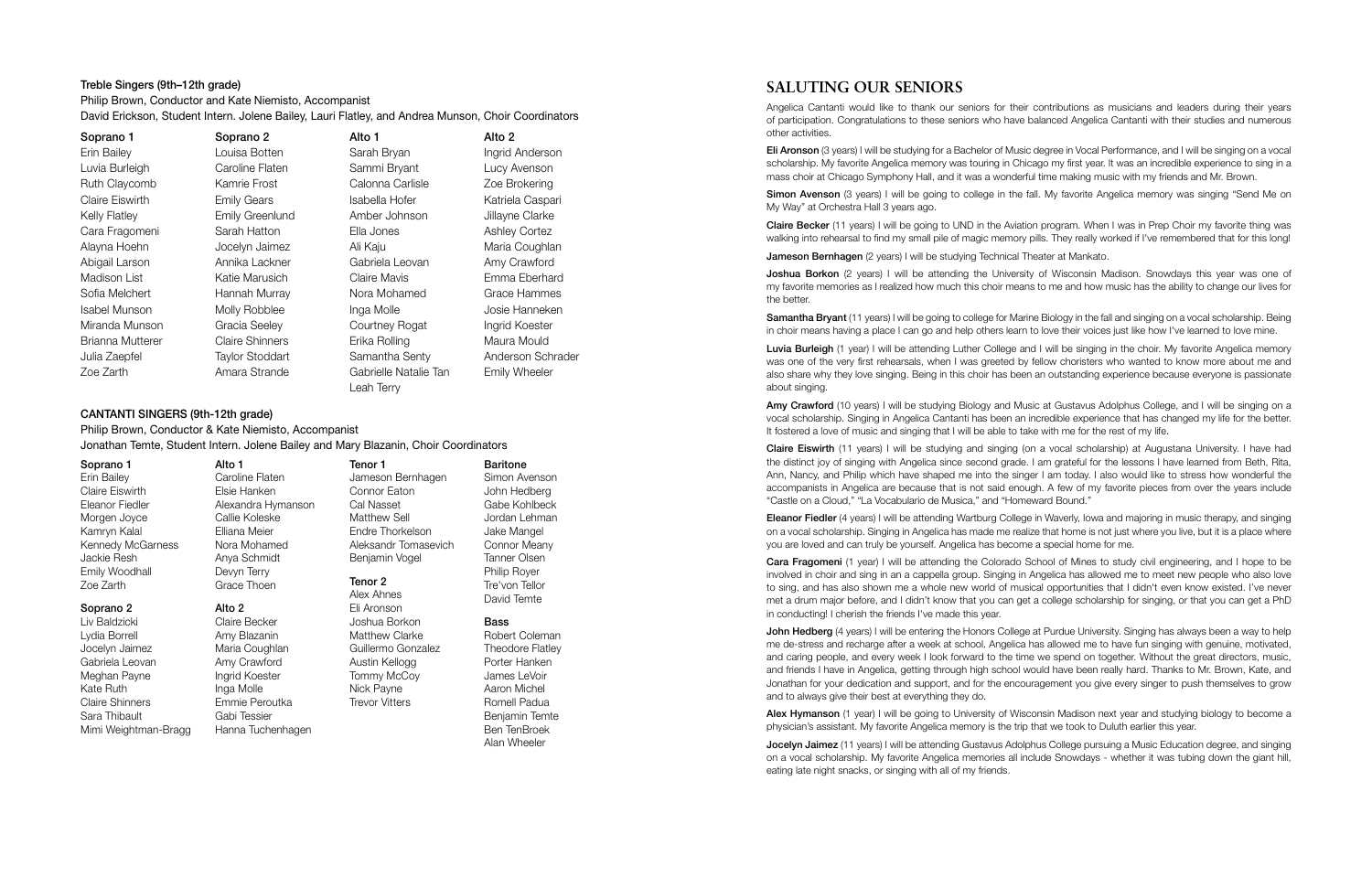**Hannah Murray** (2 years) Next year I'll be doing so many pushups my arms might fall off at Basic training for the army. I plan to study at the University of Minnesota after that and participate in the ROTC program. My goal in a couple of years is to go to medical school. This choir has been a lifeboat for me; it has seen me through some tough times, but thanks to those Sunday rehearsals, I'm now here graduating.

Meghan Payne (3 years) I'm looking forward to taking a gap year, travelling and working. My favorite Angelica memory was the Duluth trip. The bonding we did there was so significant to me.

Jackie Resh (1 year) I will attend the University of St. Thomas in the fall. I am incredibly grateful for the year I have spent with Angelica. Music has always been an important part of my life but I don't think I realized how much it meant to me until this year. Singing has brought me closer to incredible friends and I find the sense of connectedness through song is an indescribable feeling. Music has the power to move and heal and bring people together and I am so thankful that Angelica has shown this to me in a deeper way over the past year.

Kate Ruth (1 year) I will be studying business at the University of Utah this fall. Being in this choir has given me an amazing opportunity to connect and sing with amazing and talented people from all around the state and it has given me the chance to grow as a singer and as a person in general. The Duluth trip and snow days were really fun bonding opportunities to help me meet everyone in the choir!

David Temte (8 years) I will attend Normandale Community College in the fall to complete my AA degree. In the spring I will transfer to study Broadcasting/Journalism. Being a part of this organization has meant a great deal to me. It saw the transition, and definitely urged along the transition, of a boy who was made to go to rehearsal to a boy who counted down the days until the next rehearsal. Singing amongst close friends and new friends, one learns to appreciate how special an organization such as this is. Throughout the years it helped me to value the story behind the music, the story behind the composer, and above all, the story that you can tell of yourself through the music. Angelica gave me the opportunity to sing with my peers and to experience the sensation of a whole group coming together to perform as one and with such beauty. Angelica will always hold a place in my heart.

Gabi Tessier (2 years) I plan to be a nursing major, and start my nursing career in the United States Air Force. I also hope to get a musical theater minor, and perform in my free time. I will keep singing in college and beyond. This choir is honestly the best way for me to start my school week and end it right. At every rehearsal I can't stop smiling to be around people whom I respect and who love music as much as I do.

Benjamin Temte (8 years) I will be taking a gap year and enrolling in a 6 month program with Youth With a Mission (YWAM). I plan to continue my education in the area of law enforcement. I have so many great memories of singing in this choir. From concerts to bus rides, I have enjoyed it all! My favorite memory is of one night at Snowdays when a bunch of us hung out to sing, talk, and play some games. It was nice and relaxed and the friends and memories I made can't be replaced. These last four years especially have brought me closer to friends both old and new. Angelica means a lot to me and I am so thankful to my conductors, accompanists, friends, and family for making all of this possible.

Sara Thibault (3 years) I will be attending Wartburg College with a major in Music Therapy, Piano Pedagogy (with a piano scholarship), and a minor in Leadership. I hope to become a music therapist out of college and teach piano on the side. Singing in this choir has been such a blessing and has shown me what unity is because everyone gathers together once each week to do what we all love to do, sing.

Grace Thoen (1 year) I will be attending the University of Minnesota Twin Cities - Carlson School of Management. Being in Angelica has allowed me to sing more difficult music and meet some really great people who have the same passion for choir.

Trevor Vitters (1 year) I will be studying Commercial Aviation at the University of North Dakota. My favorite Angelica memory is when we all sang at the retreat center and we had our arms around each other.

Mimi Weightman-Bragg (3 years) I will be studying psychology and Spanish at the University of St. Thomas. Angelica has been like a second home to me. I have grown so much musically and as a person since I joined. I will forever be grateful to this amazing organization for shaping me into who I am today.

Alan Wheeler (1 year) Choir filled a part of me that I didn't know was missing. This has been a wonderful experience for me and I cannot wait to continue singing in the future.

Emily Woodhall (2 years) I will be pursuing a music education degree from Concordia University in Saint Paul, on a vocal music scholarship. Angelica was a place where I could be myself and enjoy making amazing music with other people who are as dedicated as I am. In the short two years I have been involved with Angelica, I have been able to make beautiful music with great people and develop friendships that will last a lifetime.

Amber Johnson (1 year) I will be attending the University of Minnesota Twin Cities and hope to study abroad while working toward a degree in Music Education. This choir has had a big impact on me, allowing me to grow as a musician with some of the most amazingly talented, passionate, and fun students I've ever met. My only regret is that I didn't take this opportunity sooner.

Morgen Joyce (2 years) I will be attending Concordia University for music education, and singing on a vocal scholarship. I remember walking into choir on the first day and singing "Indodana" for the first time – and realizing this is where I belonged.

Kamryn Kalal (11 years) I will be attending the University of Minnesota, Duluth, majoring in Mathematics or Chemical Engineering and minoring in Spanish. I plan to sing in choir at UMD. Angelica has given me confidence in so many areas of my life, has helped me find my voice and has given me a passion for singing. It is hard to recall a time when I have not been in Angelica! Thank you to all of the directors for your instruction and for this great experience.

Ingrid Koester (7 years) Next year I am attending Princeton University to study global health and international relations. I plan on continuing my love of music by joining a competitive a cappella group and playing in the band. Most of my favorite Angelica memories have happened in regular rehearsals. I have had the pleasure of sitting by so many wonderful people, and I will cherish the weekly time spent together. Whether it was sharing a piece of candy between songs or laughing at ourselves for a missed entrance, I will always treasure the friendships I have made in this choir.

Jordan Lehman (2 years) I will start college next year at Indiana University. Singing in this choir is an escape from the pressure of school and an escape from the mountain of homework that is usually due the next day.

James LeVoir (1 year) I will be attending college at Montana State University in Bozeman, Montana. Singing with Angelica has never been boring! The students are all so motivated, friendly, and funny. Rehearsals always put a smile on my face!

Katie Marusich (2 years) I will be attending the University of Minnesota's College of Science and Engineering to pursue a degree in engineering and a minor in Spanish. Singing with Angelica has been a blessing in my life. Rehearsals and concerts have given me an opportunity to take a break from the pressures of school and spend time with new friends who also share a passion for music. Singing in a choir that puts so much care into each performance has also shaped how I view the role of music in my own life and in my future.

Kennedy McGarness (2 years) I will be studying vocal music education at Concordia College in Moorhead, singing on a vocal scholarship, with a minor in Spanish. Singing in this choir has been my escape for the past two years. Because I am a person who cannot say no to getting involved in activities, I am usually stressed throughout the week and, on Sundays, I am able to get away from the rest of my crazy world and sing with wonderful people and build wonderful connections with others who love music just as much as I do.

Connor Meany (11 years) I plan to go to Stanford to study mathematics. My favorite Angelica memory is going on the Snow Days retreat when I was younger. It was a chance to stay overnight with friends for a couple days and spend a lot of time singing and making music. Many of the people I went to Snow Days with have become some of my best friends.

Nora Mohamed (11 years) I will be attending Gustavus College in the fall. I plan to major in Education and continue my love of music by participating in both choir and band. Singing in this choir has been an incredible experience. Singing with people you love and sharing a passion for music together is a feeling unlike any other. I have met many of my closest friends through this organization and have wonderful memories and music that I will never forget.

*Saluting Our Seniors Continued...* 

Maura Dawn Mould (10 years) I will be attending Normandale for 2 years and then transferring to Winona to major in nursing. I would like to be an intensive care unit pediatric nurse. Angelica has given me an escape from the stress of school and life. It's been like a second family to me.

Callie Koleske (8 years) I will be attending University of Wisconsin Eau Claire to major in psychology and communications. Singing with Angelica has meant more than the singing. It's more than just the music. It's the amazing and talented people you get to sing with and create beautiful music with. I have made countless friendships that I would not have been able to have if it weren't for Angelica.

Thomas McCoy (6 years) I will be attending the University of Notre Dame next year in the college of Science. Before a performance at the Ordway in St. Paul, our choir was practicing in the plaza. As we were practicing, an older couple approached Mr. Brown. They were the parents of a man planning on proposing to his girlfriend in this very plaza. They asked if we could sing for their son. As it happened, we had just learned an a cappella version of "Somewhere Over the Rainbow" by Israel Kamakawiwo'ole, which happened to be the favorite song of the couple. So, we sang our song just before the couple's son proposed to his girlfriend. In that one moment, a mere song helped change the lives of two people forever. I aided in a marriage proposal of two complete strangers, and I never would have had that chance without this choir.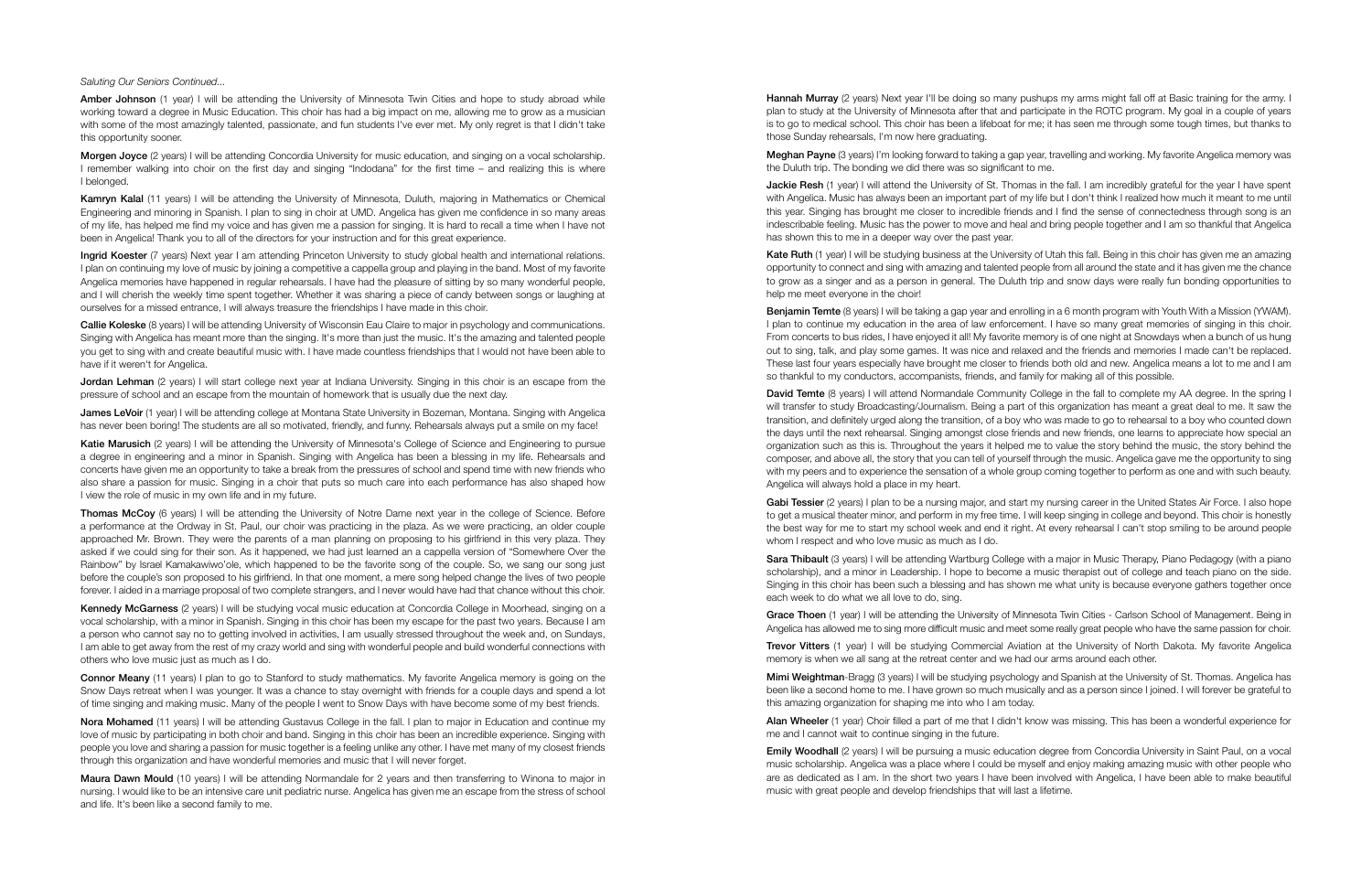# **2016/17 ANGELICA CANTANTI DONORS AND FRIENDS**

Angelica Cantanti relies on donations for nearly 40% of its annual budget to provide our singers and our community with high quality music education programs and performances. We are grateful for the generous and sustained support of our donors.

### Friend (\$5-\$99) Anonymous Robert & Inez Agar, In honor of Ben Larkin John & Mary Alderman A. L. & Audrey Arndt Betty Bailey Cheryl Battin Maia Twedt & Eric Berger Maria Biggs John & Muriel Botten Michael & Laura Bryan Karen Chelgren Catherine Chen Nicole Clarke Wendi Storhoff & Sally Costello Janet Cruse Rita & David Docter B & G Eaton Kellie Eaton Nancy & Bob Erickson Beverly Erickson Marilyn Erickson Constance Fantin Joyce Fiedler Bobbie Gibson Gilbertson Family Helen Grant Judith & Robert Gyurci Renee & Edward Hammes Mark & Connie Hanneken Pam Hastings D. Lane & Ruth Hersey Jocelyn Jaimez Walter Jobst Brian & Brenda Johnson Kumar & Maria Kannankutty Robert & Joan Knudtson Greg Lervick Robert Lervick Melinda & Zachary Mangel Sandra Mangel Deb Melchert Julie Metzler Becky Moody Maria Moseandrew-Shipp Mary Nelson

Al & Lila Netten Michelle Padua, In memory of

 Ken Larabee Andrew & Jill Patton Jeanne Paul Jim & Karen Paul Julie Ann Paul Carol & Curt Peterson George & Dianne Prieditis John & Judy Reiter Piovanni Rittman Richard Pribnow & Cynthia Russell Kathy & Steve Schneider Shipp Family Marlene Skrivseth Diane & James Sorum Mary Sowl Paul & Frances Stachour Frank & Lou Starke Karla Stenson, In honor of Michaela Goetz Mike Steskal Carley & Bill Stuber Pat Sullivan Shelley Sullivan Schroeter Unni Symington Paula & Brett Talbott Jo-Ann Terry Veil Orthodontics Mary E. West Michael & Judith Whalen Bryan & Jeri Wheeler Alison Wyse Patron (\$100-\$249) Anonymous Amy & Kurt Atkinson Teri Austin Dick & Cathy Bernard Marcy & Mitch Brown Patrick & Donna Coleman Judy Cooper Robert Crosby Gene & Ruth Doyle, In honor of Granddaughter Ella Doyle Jay Flaten

Sandra Gibson

Craig Hedberg & Dottie Jung Sara Kanavati Todd & Kate Koester Patrice Krocheski-Meyer Lit Club Ray Meyer Kathleen & David Perkins Bill & Holly Porter, In honor of Maura McGuire Robert Rolling, In honor of Erika Rolling Jill Stoebe Michael & Rhonda Thibault Dean & Flora Tsukayama Ruth Watkins, In honor of Rebecca Waller's service as Board Chair Haiying Zhou

### Benefactor (\$250-\$999)

Anonymous Lori & Art Bartels Cathy Challman Martha Cooper Steve & Karmin Eisma Mary Fortier Jeffrey & Meg Hatton Andy & Sue Hollenbeck, In memory of our parents who loved to come to their grandchildren's Angelica concerts Jane & Kevin Kalal Cheryl Lange Medtronic Foundation R. Thomas Mould Karen Parkhill Steve & Sandy Perkins Craig & Rebecca Waller

## Grand Giver (\$1,000 +)

Nancy & Stephen Grundahl Debra & Scott Knight Elaine Hogan Miller & Marlo Miller, In honor of music Karen Nordstrom Scott Helgeson & Laura Preves

Concert CD's — This concert is being professionally recorded. CDs will be available soon for purchase in the Gift Shop at the Bloomington Arts Center or you can pre-order a CD by downloading an order form on our website www.angelicacantanti.org.

# **ACKNOWLEDGEMENTS**

Warm welcome to all the Music Educators attending today. Thank you for coming! Program design by Cathy Challman, Dr. Angela Broeker, Jocelyn Jaimez, Zoe Zarth, Claire Eiswirth, Marie Burton, Anne Holtzman, Renee Hammes, Ed Hammes, Mark Riddle, Steve Grundahl, David Erickson, Jonathan Temte, Staff of Artistry, Rita Docter, Martha Cooper, City of Bloomington, Bloomington City Council, Jim Urie, Jill Murphy, Hopkins High School, Jessie Pfeifer, Jamie Ohrt, Jodi Schauer, Adam Winegarden, Theresa Fitzpatrick, Jim Urie, Jill Murphy, Barry Peterson, and the volunteer members of the Angelica Board of Directors.

# **SUMMER SINGING OPPORTUNITIES**

Visit the Angelica website to sign up and learn more.

Elementary Boys & Girls Any singer in Grades 2 – 5 July 24 - 28, 2017 - 9am – 12pm \$75 Bloomington Center for the Arts

### Middle School Boys & Girls

Any singer in Grades 6 – 8 July 17 – 21, 2017 - 6pm – 9pm \$75 Bloomington Center for the Arts

## High School Summer Choir

Any singer in Grades 9 – 12 – no audition required Thursday's 6:30pm – 8:30pm \$50 June 15, 22, 29 July 6, 13, 20, 27 & Aug. 3 Bloomington Center for the Arts

#### Auditions

If you are interested in auditioning for Angelica Cantanti Youth Choirs, please visit our website for audition information: www.angelicacantanti.org

### Alumni Invitation

Angelica Cantanti alumni singers are welcome to join our Encore adult choir that will begin rehearsing in the fall. Please visit the Angelica website for more information: www.angelicacantanti.org

# **FINAL AWARDS CONCERTS**

Concert Choir Sunday, May 21 at 2:00pm — Free Community of the Cross Church, 10701 Bloomington Ferry Rd., Bloomington

## Treble Singers & Cantanti Singers

Sunday, May 21 at 7:00pm — Free Shepherd of the Valley Church, 12650 Johnny Cake Ridge Rd, Apple Valley

## Con Brio & Cantabile Choirs

Tuesday, May 23 at 6:30pm — Free Schneider Theater, Bloomington Center for the Arts, 1800 W. Old Shakopee Rd.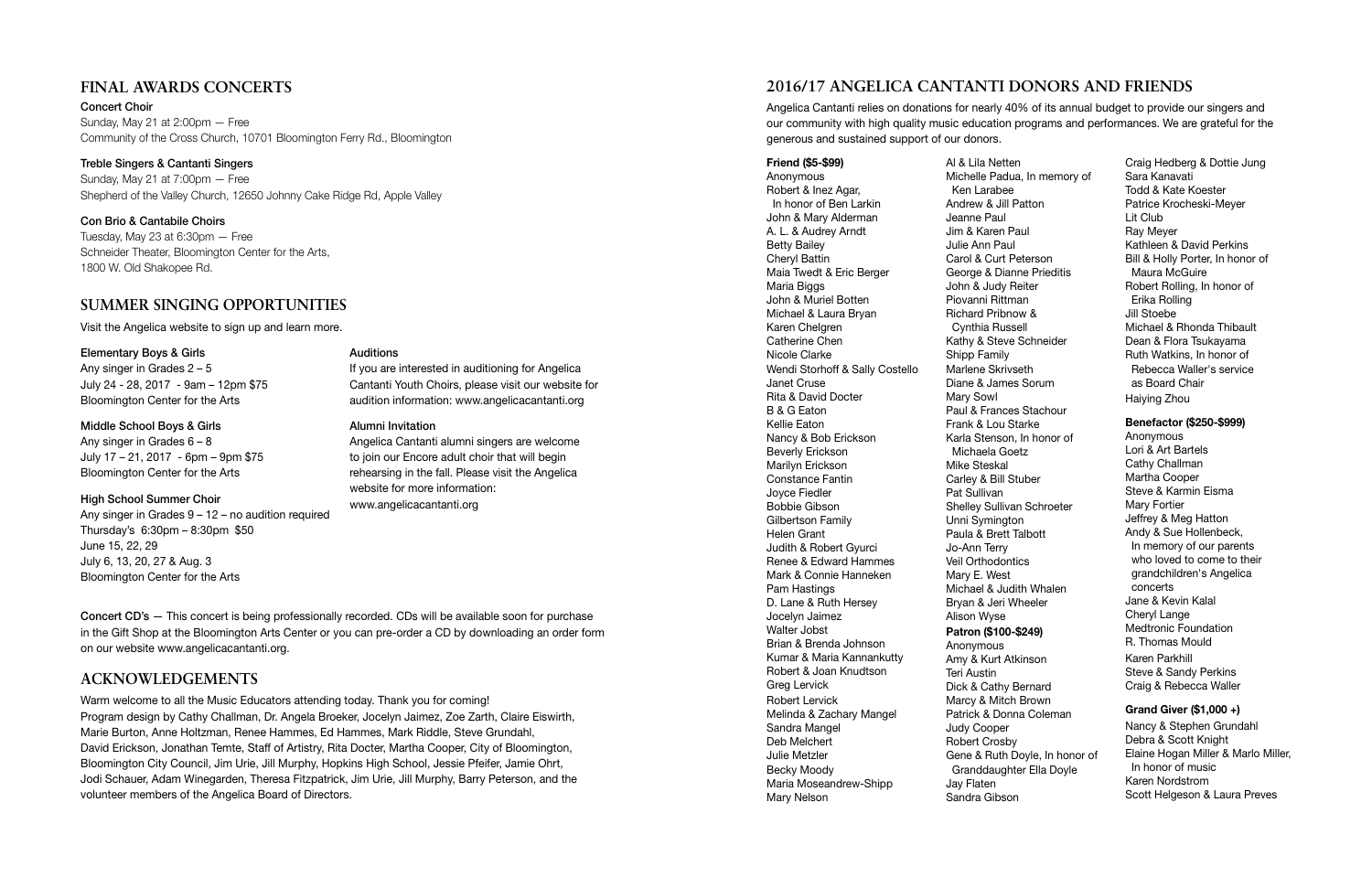

## **NANCY GRUNDAHL NEW COMMISSION MUSIC FUND DEDICATIONS**

This new fund honors Nancy Grundahl, who has dedicated her talents to our young singers through her artistic leadership for 25 years and who has composed countless original works for our choirs. By creating this fund in her name, we ensure that new choral works will be written especially for our young singers – music that will challenge them and instill the values of creativity, craft, and fresh ideas.

## Legacy \$1,000+

William H. Reinhardt, Jr. With thanks to Nancy Grundahl Benjamin and Melissa Hersey In Honor of Nancy Grundahl Leif Grundahl

\$5,000 designated by Angelica Cantanti Youth Choir Board of Directors Jen & Derek Reise In Honor of Nancy Grundahl Craig & Rebecca Waller With thanks to Nancy Grundahl Stephen & Nancy Grundahl Mike & Teena Bolin In Honor of Nancy Grundahl

## Founder \$500 - \$999

Randi Grundahl Rexroth & Rick Rexroth With Love to Nancy Grundahl Rita and David Docter With appreciation and admiration to one of my "life heroes" Nancy Grundahl! You have changed the world with your music, your teaching and your beautiful spirit!! Thank you for enriching and blessing our lives!!

## Friend \$250-\$499

### Donor \$1- \$249

Jane Kalal Pam Oman In Memory of Bob Oman Andrea Dittmer & Emma Liddle With Thanks to Sandy Enstrom Andrea Dittmer & Emma Liddle With Thanks to Kate Niemisto Andy & Sarah Oman Dedicated to Elsa Oman Alan & Sandy Winegarden In Celebration of Peyton and Kieran Winegarden, the love of music which Angelica has instilled in them, and in honor of Ann Schrooten and her dedication to helping students love music Nadiya, Snezhanna, and Kseniya Medvedovski With Love and thanks to Music Maestro Nancy Grundahl Tali and Livvy Baldzicki With thanks to Nancy Grundahl Jannell Trobec Dedicated to Nancy Grundahl Julia and Stephanie Sunnarborg In Honor of Nancy and all her positive impact in ACYC! Laura Bryan In Honor of Nancy Grundahl Sarah Waller With thanks to Aunt Nancy for her choral influence in my life! Andrew, Mark, Dan and Stephen Waller In Memory of Mary E. Waller Jeff Koll and Katy Noonan Koll In Memory of Peggy Noonan Faerber Anne & Lou Holzman Chris & Susie Schrader In Honor of your singers Forrest, Gus, and Andie Edward & Renee Hammes With Thanks to Nancy Grundahl Edward & Renee Hammes Dedicated to Ann Schrooten The Kaare Family In Celebration of Nancy Grundahl

### *Donor \$1 - \$249 continued*

Nancy & William Penk In Honor of Nancy Grundahl Paul & Annette Krohg In Honor of Maren & Erik Krohg Andrea Dittmer & Emma Liddle With Thanks to Nancy Grundahl Andrea Dittmer & Emma Liddle With Thanks to Ann Schrooten Andy and Sarah Oman Dedicated to Elsa Oman The Flatley Family With Thanks to Nancy Grundahl Grandpa & Grandma In Celebration of Nora Mohamed's 11 wonderful years of Angelica! Alice and Noah Anderson With Thanks to Nancy Grundahl Kristina Rexroth With Love to Ani Steven Schneider Dan and Luz Digre In Honor of Nancy Grundahl The Hedbergs With Thanks to Philip Brown The Hedbergs With Thanks to Audrey Riddle The Hedbergs With Thanks to All the mangers over John's 4 years singing with Angelica Cantanti The Hedberts With Thanks to Kate Niemisto The Heitzmann Family In Celebration of Nancy Grundahl Ken & Barb Waletzko In Honor of Rita Docter Jim and Jean Koleske With Thanks to The gifted directors at Angelica The Temte Family In Celebration of Nancy Grundahl Mom and Dad In Celebration of Harrison and Claire Becker "Never stop singing!" Victoria Biggs With Thanks to Clifford Earl Biggs Victoria Hipolito-Biggs In Honor of Dr. Diego and Vicky Hipolito Ahmed Mohamed and Tami Mohamed Brown With Love to Nora Mohamed Robin Churchill Dianne Prieditis Judy Kersten In Memory of Miles and Eveline Kersten Craig and Kirsten Hargreaves With Love to Kari Hargreaves Emma Sellner With Thanks to Nancy Grundahl Marie Burton With Thanks to Nancy Grundahl for the many memories. I love the repertoire you compose especially for ACYC and I am always moved when a song my daughter sang when she was young comes to life again in your choir. We have so enjoyed our time with, and the experiences provided to us by ACYC over the last 15 years. The 2004 trip to San Francisco was amazing! Thank you for your dedication to ACYC, providing premier choral performance opportunities for youth. Encore!

Rita Docter With Thanks to Ann Schrooten, for teaching us to love making music together, and helping us to experience the power of music to communicate, heal, break through barriers, create community

- and transport the soul!!
- Rita Docter With Thanks to Sandy Enstrom, for your years as our artistic Angelica colleague! What splendid adventures we have had!

*You can still contribute on our website anytime. Thank you, generous donors, for supporting this new fund!*